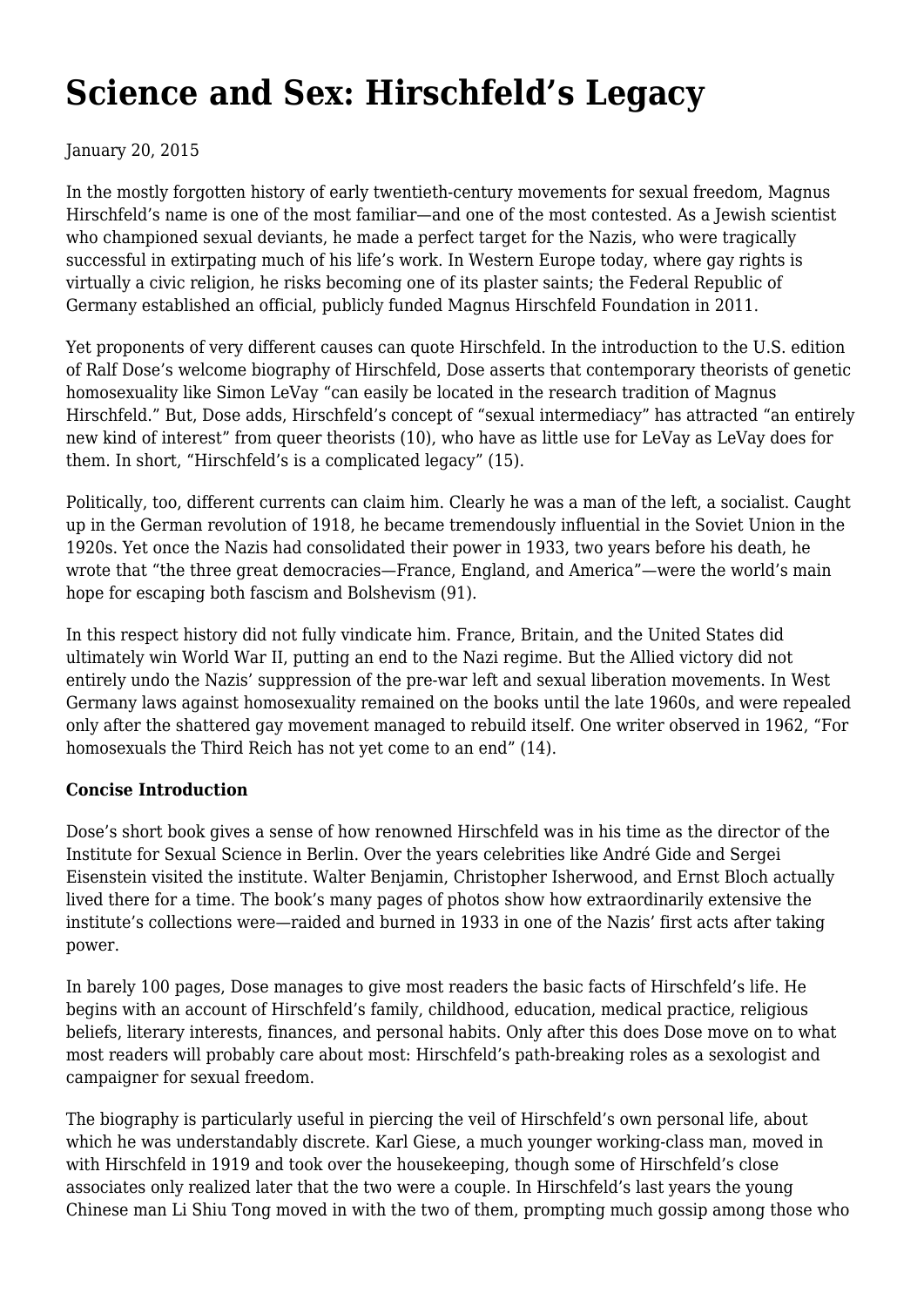knew them. These details shed light on Hirschfeld's special interest in same-sex relationships between people of different generations and/or gender roles.

## **"Third Sex"**

For Hirschfeld, "Only an objective and scientific study of [humanity], and of sex, can prepare the way for the complete realization of human sex rights" (63). He is probably remembered most for his theory that homosexuals—or at least some of them—constituted a "third sex." The Scientific-Humanitarian Committee, founded at his initiative in 1897 to campaign for decriminalizing homosexuality, cited the theory often to argue that homosexuality was congenital and therefore innocent. The committee's informational brochure on homosexuality, published in 1903, was even entitled *What Should the People Know about the Third Sex?*

Yet Dose shows that Hirschfeld's thought was subtler than the phrase "third sex" suggests, and subtler than many theories of "sexual inversion" that preceded his. Like Alfred Kinsey later, Hirschfeld had the insatiable curiosity of a collector, and his writings made clear the great variety of human sexual impulses, which no one theory could circumscribe. His wide-ranging ideas about "sexual intermediacy," both physical and cultural, foreshadowed the study today of both intersex and transgender identities. Harry Benjamin, later a pioneer in working with transsexuals in the United States, was in close contact with the Institute for Sexual Science in the 1920s. Hirschfeld's thought also constitutes an enduring challenge to what Lisa Duggan has called "homonormative" definitions of lesbian/gay orientation, $1$  which try to purge it of any hint of gender nonconformity.

The third-sex conception was vigorously contested in Hirschfeld's own time, both in his own circle and even more in the broader German gay movement. Scientific-Humanitarian Committee member Benedict Friedländer considered the approach a "beggarly theory" that portrayed homosexuals as "psychological freaks of nature" and "poor female souls" (43). Adolf Brand's Community of the Special, a rival organization to Hirschfeld's Scientific-Humanitarian Committee, opposed the theory even more fiercely. Brand was interested only in defending men whose love for other men was manly and preferably impeccably German and martial.<sup>2</sup>

*Magnus Hirschfeld* also makes clear that homosexuality was not always the main focus of the organizations Hirschfeld worked in. Dose points out that the World League for Sexual Reform focused more on issues like birth control, abortion, and sex education than homosexuality. Hirschfeld himself was well known in his own time as an advocate of eugenics. The Nazis' vicious measures against people with disabilities, up to and including extermination, have rightly given eugenics a very bad name on the left. Before World War II the left as well as the right was complicit in some of the worst of eugenic thinking. Yet historians have not yet fully explored the content of pre-war left-wing "eugenics," or made clear whether "eugenics" meant exactly the same thing on the left as on the right.

### **Sex and Socialism**

Dose gives some interesting background to Hirschfeld's lifelong association with the socialist movement. Hirschfeld was a student when he first met Social Democratic leader August Bebel. Their personal connection was useful in inducing Bebel to introduce and defend the Scientific-Humanitarian Committee's petition for the decriminalization of homosexuality in the Reichstag. Hirschfeld was himself an active member of the Association of Socialist Physicians.

Besides socialism, Hirschfeld had close ties to German feminism, notably the League for the Protection of Mothers and Sexual Reform. He joined feminists in campaigning for reform of the divorce laws and for abortion rights. Among his acquaintances and allies in the United States were